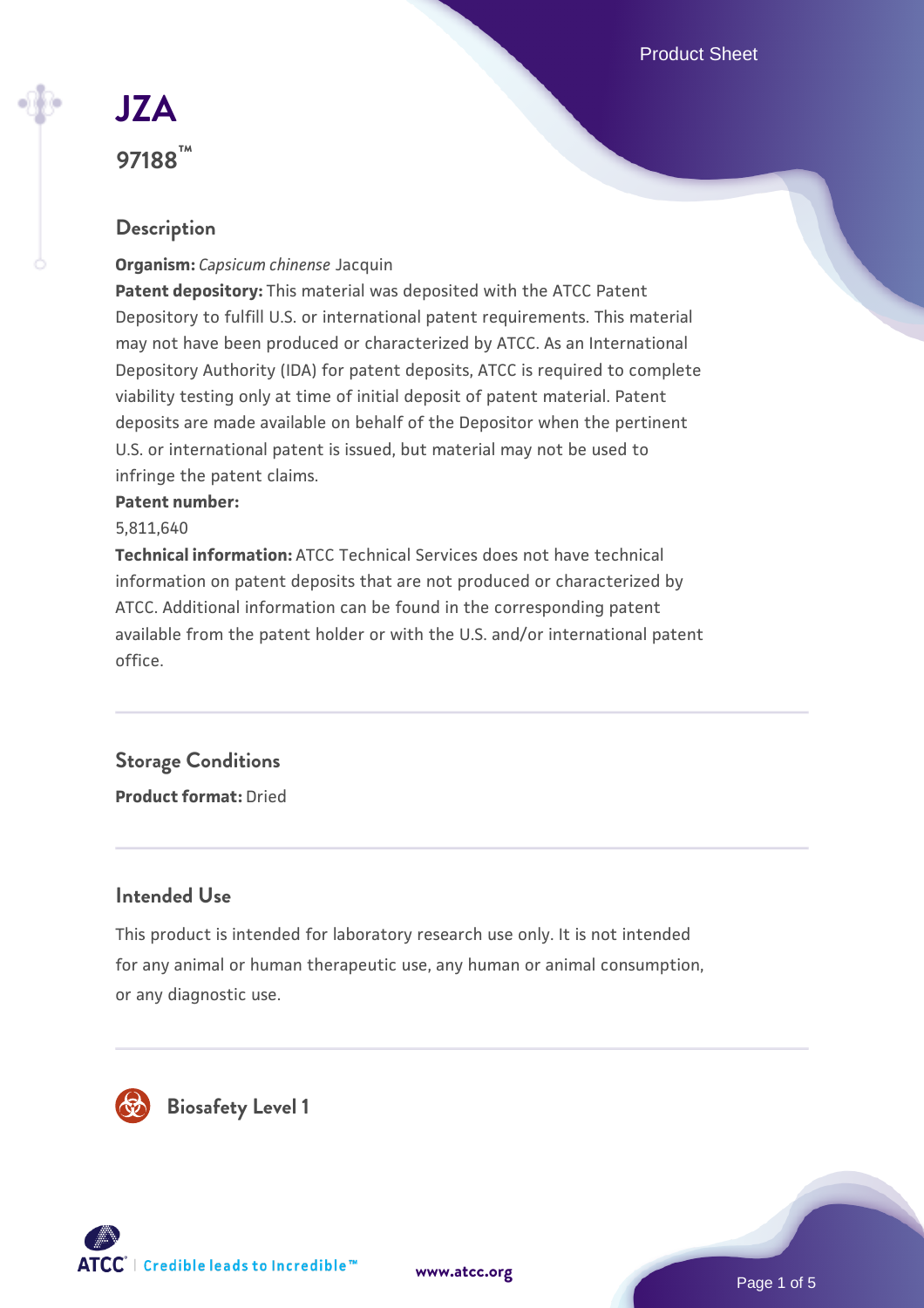**[JZA](https://www.atcc.org/products/97188)** Product Sheet

ATCC determines the biosafety level of a material based on our risk assessment as guided by the current edition of *Biosafety in Microbiological and Biomedical Laboratories (BMBL)*, U.S. Department of Health and Human Services. It is your responsibility to understand the hazards associated with the material per your organization's policies and procedures as well as any other applicable regulations as enforced by your local or national agencies.

# **Certificate of Analysis**

For batch-specific test results, refer to the applicable certificate of analysis that can be found at www.atcc.org.

#### **Notes**

Sweet pepper cultivar Produces mildly pungent peppers with low levels of capsaicin

# **Material Citation**

If use of this material results in a scientific publication, please cite the material in the following manner: JZA (ATCC 97188)

# **References**

References and other information relating to this material are available at www.atcc.org.

# **Warranty**

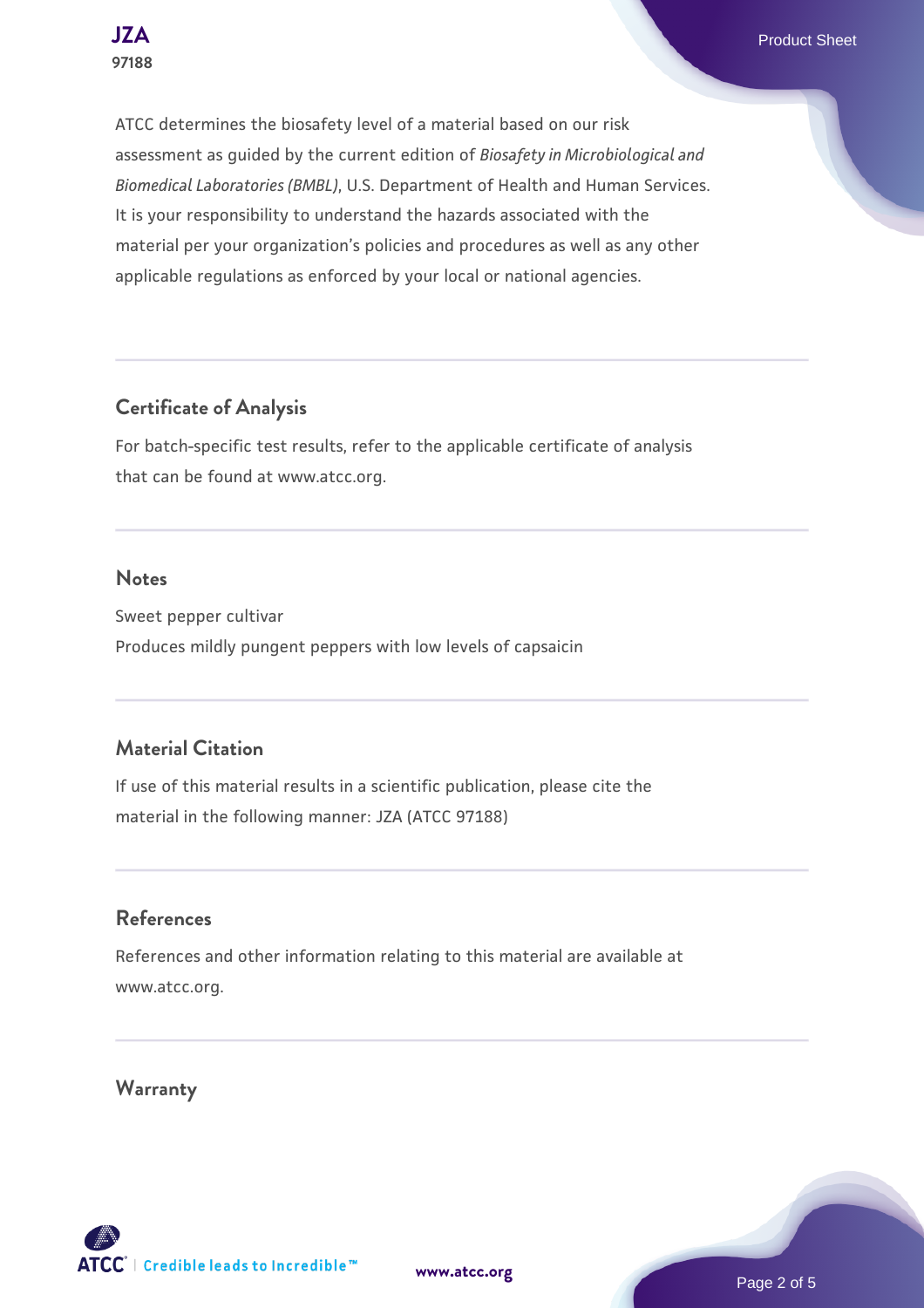**[JZA](https://www.atcc.org/products/97188)** Product Sheet

The product is provided 'AS IS' and the viability of ATCC® products is warranted for 30 days from the date of shipment, provided that the customer has stored and handled the product according to the information included on the product information sheet, website, and Certificate of Analysis. For living cultures, ATCC lists the media formulation and reagents that have been found to be effective for the product. While other unspecified media and reagents may also produce satisfactory results, a change in the ATCC and/or depositor-recommended protocols may affect the recovery, growth, and/or function of the product. If an alternative medium formulation or reagent is used, the ATCC warranty for viability is no longer valid. Except as expressly set forth herein, no other warranties of any kind are provided, express or implied, including, but not limited to, any implied warranties of merchantability, fitness for a particular purpose, manufacture according to cGMP standards, typicality, safety, accuracy, and/or noninfringement.

#### **Disclaimers**

This product is intended for laboratory research use only. It is not intended for any animal or human therapeutic use, any human or animal consumption, or any diagnostic use. Any proposed commercial use is prohibited without a license from ATCC.

While ATCC uses reasonable efforts to include accurate and up-to-date information on this product sheet, ATCC makes no warranties or representations as to its accuracy. Citations from scientific literature and patents are provided for informational purposes only. ATCC does not warrant that such information has been confirmed to be accurate or complete and the customer bears the sole responsibility of confirming the accuracy and completeness of any such information.

This product is sent on the condition that the customer is responsible for and assumes all risk and responsibility in connection with the receipt, handling, storage, disposal, and use of the ATCC product including without limitation

**[www.atcc.org](http://www.atcc.org)**

Page 3 of 5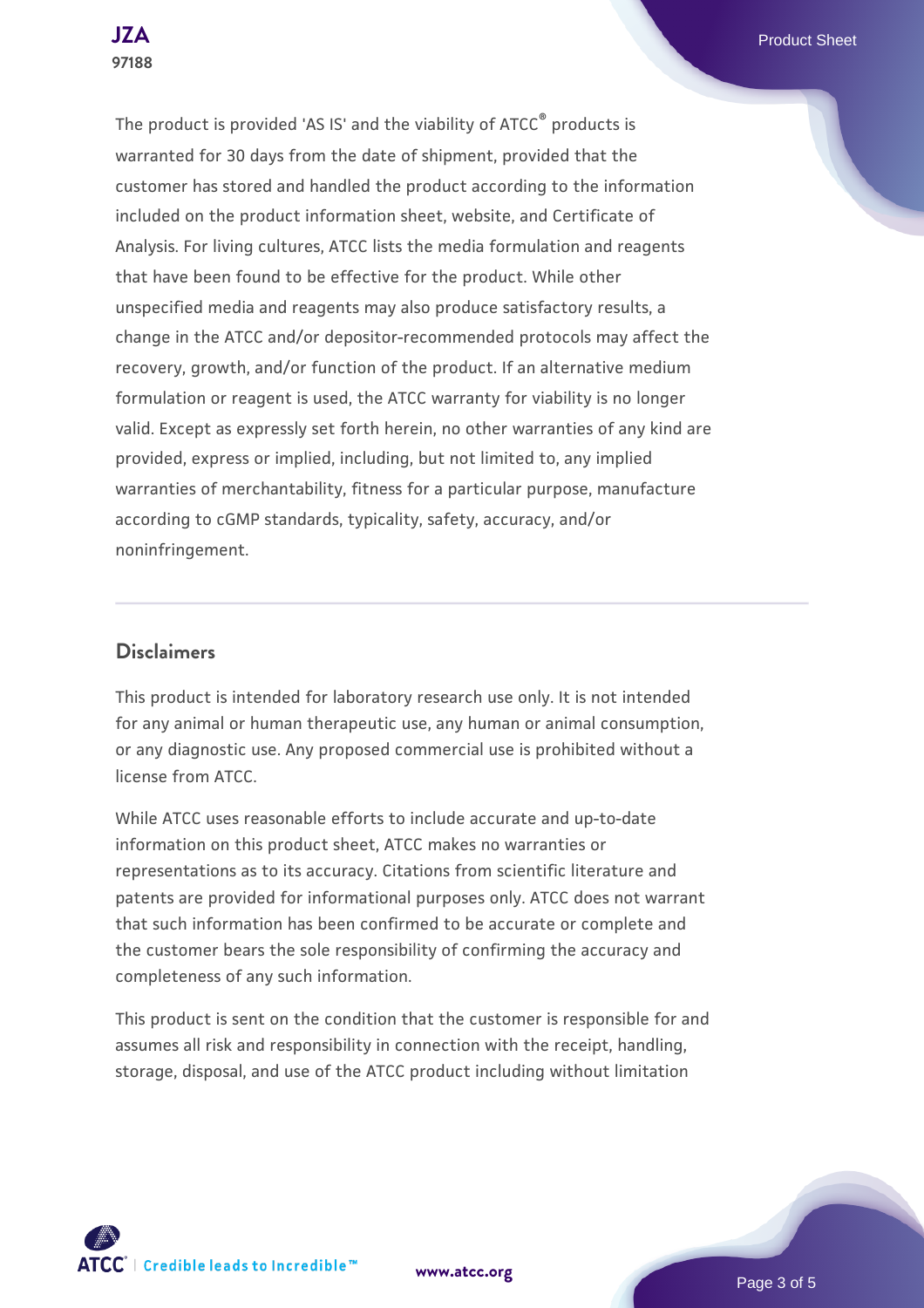taking all appropriate safety and handling precautions to minimize health or environmental risk. As a condition of receiving the material, the customer agrees that any activity undertaken with the ATCC product and any progeny or modifications will be conducted in compliance with all applicable laws, regulations, and guidelines. This product is provided 'AS IS' with no representations or warranties whatsoever except as expressly set forth herein and in no event shall ATCC, its parents, subsidiaries, directors, officers, agents, employees, assigns, successors, and affiliates be liable for indirect, special, incidental, or consequential damages of any kind in connection with or arising out of the customer's use of the product. While reasonable effort is made to ensure authenticity and reliability of materials on deposit, ATCC is not liable for damages arising from the misidentification or misrepresentation of such materials.

Please see the material transfer agreement (MTA) for further details regarding the use of this product. The MTA is available at www.atcc.org.

This material is cited in a US and/or international patent and may not be used to infringe the claims. Depending on the wishes of the Depositor, ATCC may be required to inform the Depositor of the party to which the material was furnished.

# **Copyright and Trademark Information**

© ATCC 2021. All rights reserved. ATCC is a registered trademark of the American Type Culture Collection.

# **Revision**

This information on this document was last updated on 2021-05-19

**Contact Information**